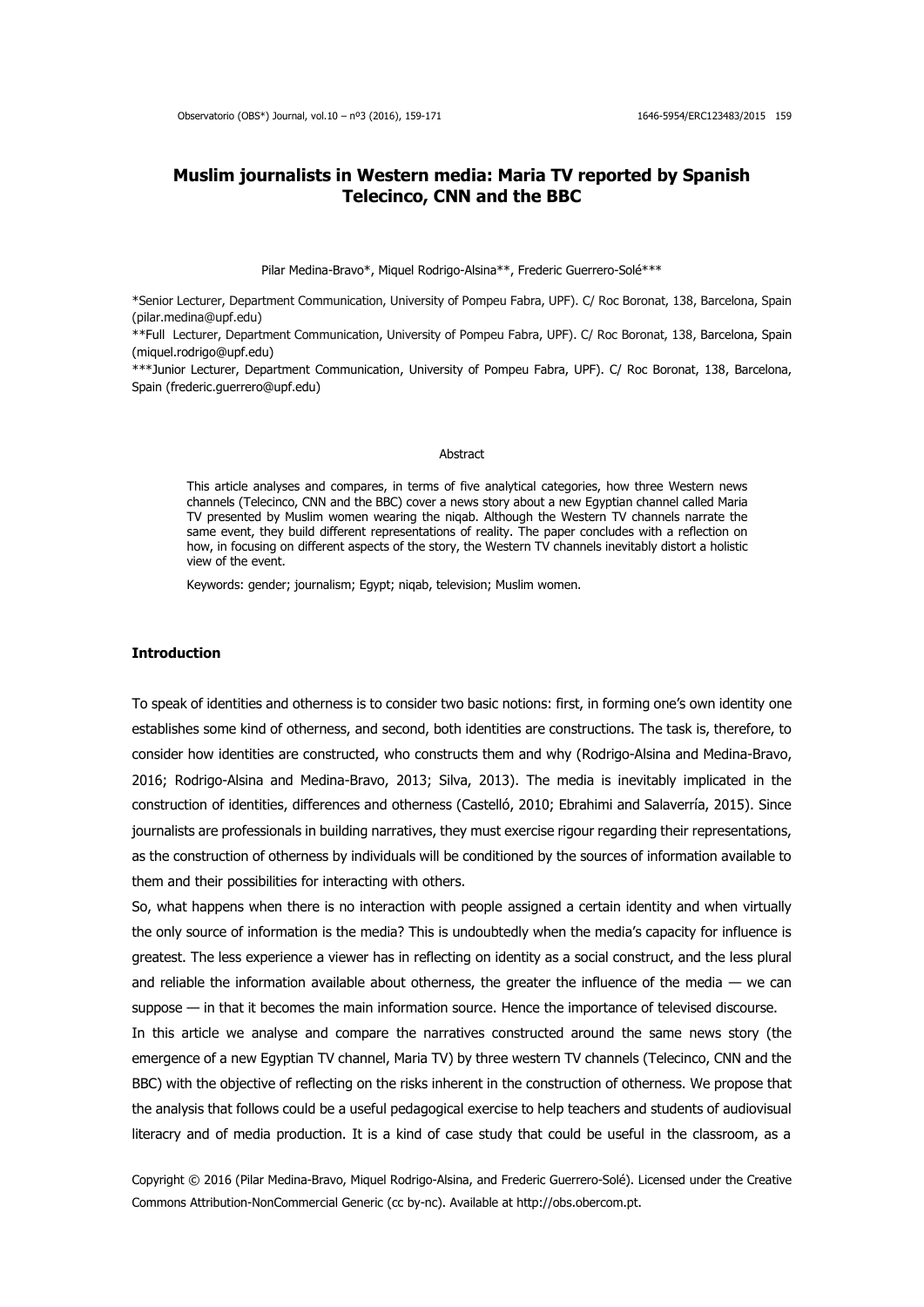pedagogical exercise.

#### **The depiction of Muslim Woman in Western media**

Moore et al. (2008) pointed to how the British mass media tend to focus on religious issues (debates on the sharia, the way women dress, etc.) when reporting on British Muslims, thereby deepening the chasm between British Muslims and British non-Muslims. Such cultural reductionism is a new form of religious intolerance (Nussbaum, 2013; Sen 2007). Equally relevant is Sen's (2007) discussion of the growing trend to attempt to understand humanity solely from a religious perspective, thereby responding to the same kind of oversimplification: 'civilization' is replaced by 'religion' and people's other affiliations are overlooked. Referring to the 'Muslim world' is a dangerous oversimplification that focuses excessively on religious identity while disregarding the multitude of other identifies  $-$  whether shared or different  $-$  of Islam devotees within the 'Muslim world'.

The growing Islamophobia of Western societies has consolidated an image of a demonic 'other' slotted into the single and static identity of Muslim — an identity perceived, moreover, to be threatening for the West (Afshar, 2013; Murtuja, 2005; Sen, 2007). This kind of stereotyping, fiercely criticized by Said (1997), has been widely disseminated by the dominant discourse of the media, which presents the 'Islamic world' in an unqualified way as socially rigid and rooted in the past, oppressed by the weight of tradition and in direct opposition to the secular West, symbol of freedom and modernity (Afshar, 2013; Blair, 2012; Contractor, 2012; Doyle, 2011). In many insidious ways, the idea is reinforced that the Muslim religion is not a religion but a radical and intolerant threat to the West.

In this context of growing Islamophobia, various studies have demonstrated the complexity surrounding how Muslim women assume the construction of their own identity (Dwyer, 2000; Huertas and Martínez, 2013; Touraine, 2007). How they renegotiate their religion, the weight of family tradition and Western ideals on an ongoing basis has been demonstrated by Dwyer (2000), who studied the gender implications of the construction of a hybrid identity by young British Muslims of Southeast Asian origin. Adopting the hijab, for instance, may be interpreted as active resistance to pressures to Westernize, as illustrated by Abu-Lughod (2002, 2013). Further illustrating this inherent complexity is the study by Shirazi and Mishra (2010) of European and North American Muslim women: for the former, wearing the niqab represented personal resistance to pressures to assimilate, whereas the latter considered it acceptable to dispense with the niqab, often while defending right of a woman to wear it if she wished.

In media representations of this issue, Muslim women are a silenced 'other' (Torres, 2009) enclosed within the walls of their homes, veiled and subject to their husbands or the men in their family (Ali, 2003; Read, 2003). In most Western media discourse, Muslim women are represented as concealed, passive, nonautonomous individuals controlled by men and religion — incontrovertible proof, for some, of the incompatibility between Islamic and European values (Abu-Lughod, 2002; Doyle, 2011; Macdonald, 2006; Martin Muñoz, 2010; Nawar, 2008). Their invisibility and consequent lack of recognition is still an issue in certain media that aspire to multiculturalism (Nash and Marre, 2001). When it comes to women, it is quite common for Western media to reflect sub-otherness and stereotypical perspectives of cultural diversity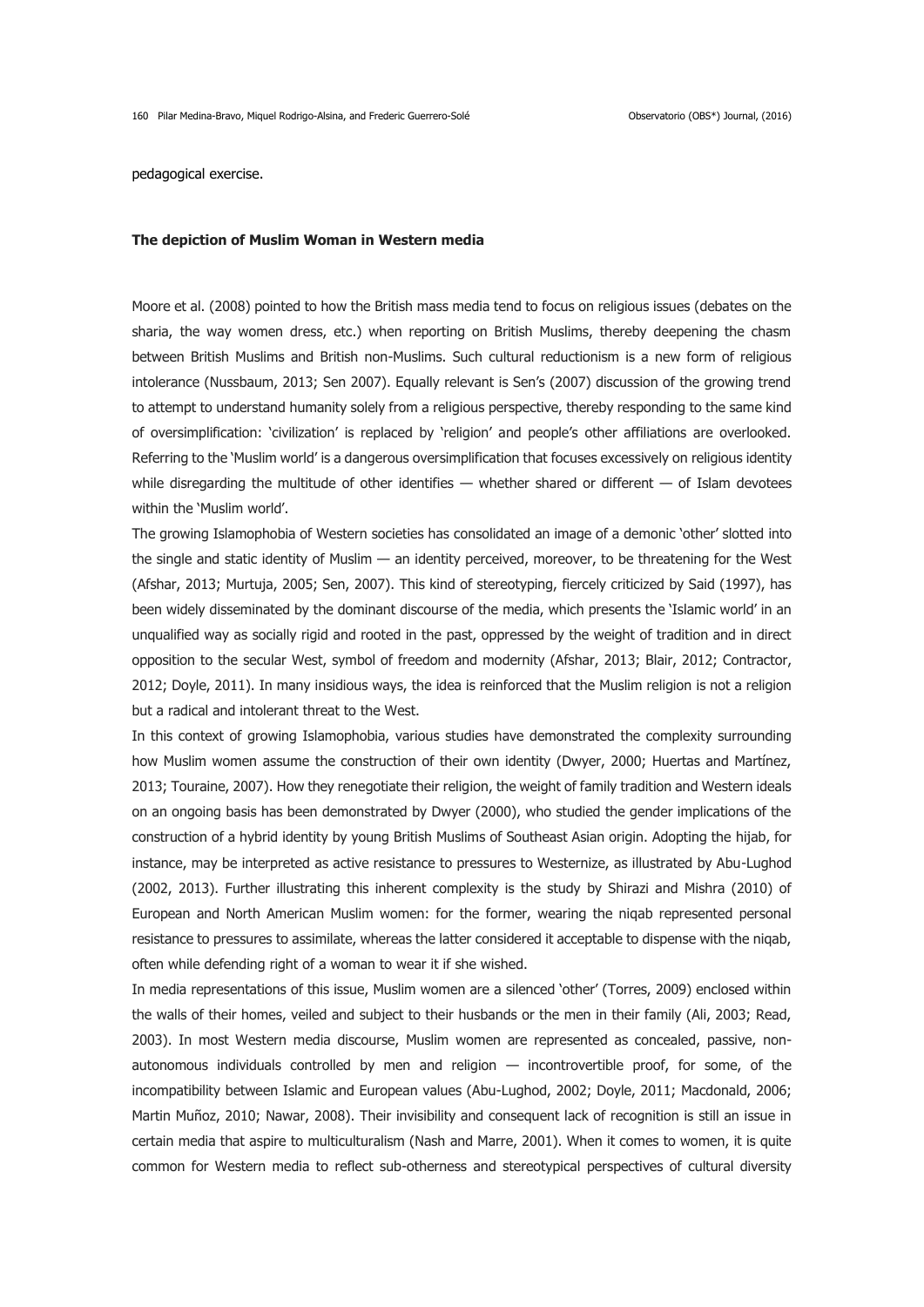(Bying, 2010; Contractor, 2012; Runnymede Trust, 1997). This is undoubtedly the result of an identity overload, as women are ultimately made accountable for tradition and respect for the past (Dwyer, 2000). The paternalistic view of Muslim women (Coene and Longman, 2008) is that, in comparison with liberated Western women, they are repressed. Not taken into account, however, is that the Muslim woman may — or may not — opt for a more Western lifestyle and that violence towards women is not limited to any one religion or geographical area.

The hijab, the niqab and the burka (see note 1), as indicators of social class, religion, ethnic origins and gender, have inevitably become central emblems in a growing Islamophobia — a newsworthy item for Western media and a source of tension between communities (Doyle, 2011; Hoodfar, 2003; Sloan, 2011; Welch, 2007). Rasmussen (2013) criticizes Western societies for their reductionist oversimplifications of the 'Muslim world' and 'Muslim women'. The Muslim woman, in fact, is doubly discriminated against: as a woman and as a Muslim.

This work aims to reflect on such oversimplifications by analysing the discourse strategies used to present a news story about a new Egyptian channel staffed by female journalists (Maria TV). It is a kind of case study that could be useful in the classroom, as a pedagogical exercise. This exploration will enable us to highlight how journalists, in developing and transmitting a news story, may develop discourses generated from both androcentric and ethnocentric stances.

# **Objectives and methodology**

The roots of this research are in a funded project to analyse the aims and values communicated in newcasts in six Spanish TV channels between May 15 and July 15 2012. More than four thousand news stories from two national commercial (Telecinco and Antena 3), one national public (La 1) and three regional (Canal Sur, Telemadrid and TV3) TV channels were analysed. We coded all the news stories, and focused on those related to technology, religion, gender, sexuality and interculturality. One of the news stories related to religion caught our attention. It was one about a new Egyptian channel, called Maria TV, broadcasted by the commercial Telecinco. Telecinco is one of the most popular TV channels in Spain. Its programming mainly consists of films, series, entertainment and junk talk shows. Their newscasts are often considered as sensationalist, and more than 60% of the complaints sent to the Spanish Committee of Self-Regulation are addressed to this channel (Guerrero-Solé, Besalú and López-González, 2014).

The news story about Maria TV reported on the emergence of a new TV channel in post-Mubarak Egypt. Journalist women in niqab were depicted following the usual sensationalism of its newscasts. None of the other five TV channels analysed talked about Maria TV, and we decided to perform an exploratory search on the Internet for other international channels that covered the appearance of this new channel (we used Google.com, and the search was performed in May, 2014). We used several keywords such as Maria TV and its different forms (Mariya, Marya), 'women in niqab' or 'journalist in niqab'. We found several written news stories in international online newspapers, and two TV news stories broadcasted by the British BBC and the American CNN. Considering the presumable different approach to the story by the three channels, we decided to perform a comparative analysis by means of critical discourse analysis (CDA). Despite the fact that the size of the sample could be considered small, we thought that the action described (women in niqab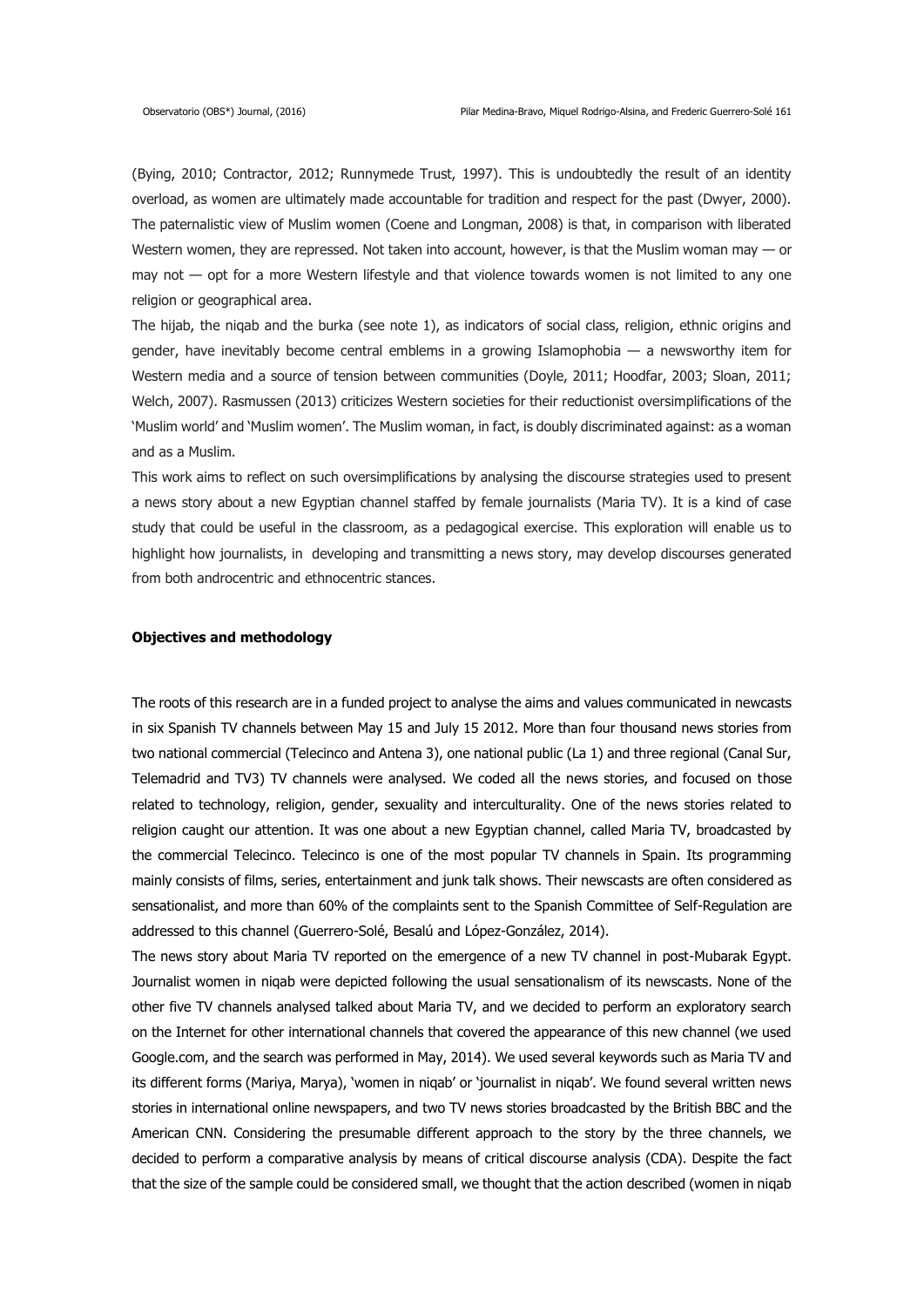working as TV journalists) deserved a special attention. An academic approach to women in niqab in Salafist satellite TV has been already done by Hussein (2015). In her work, the author criticizes the fact that international TV channels did not properly describe the social changes that accompanied the so-called Arab Spring, nor the real reasons and causes why women wear niqab on TV.Maria TV, which belongs to the Ummah Channel, was — at the time of the news story — preparing its first broadcast, which went out on the first day of Ramadan 2012 (Batrawy 2012). Since then, however, the channel was censored several times and was finally banned once the military officer Abdul Fatah Al-Sisi took power in July 2013. Broadcasting for four hours a day and targeted at Muslim women, it is presented by female journalists wearing the niqab.

To situate the analysed news stories in context, while Mubarak (who succeeded Anwar el-Sadat) was in power in Egypt there were various prohibitions regarding use of the niqab, such as the edict by the Egyptian Ministry for Education in 1994 that prohibited its use in universities (Herrera, 2001) and in the media, especially on TV. The 1970s and 1980s had been characterized by a phenomenon called re-veiling when, for social, political and economic reasons, millions of Muslim women in the Middle East adopted the veil. Their dress, a form of protest against the hegemony of Western values, was associated with anti-colonial movements and with certain Islamic movements offering incentives to Muslim women who wore Islamic dress (for a complete description of the re- veiling phenomenon, see Patel, 2012).

Egypt in particular has been the backdrop for dispute between those that support and oppose the use of the niqab. There is, for example, dissension regarding the use of niqab within the Muslim Brotherhood, who mostly, however, believe that women should wear the hijab. Maria TV was launched soon after the rise of Muslim Brotherhood's seizure of power with the election of Mohamed Morsi in June 2011.

We adopted the critical discourse analysis (CDA) approach to our analysis to explore the role of discourse in maintaining and reinforcing ruling ideologies, which in turn shape media discourse. Despite the existence of independent media concerned to offer a critical perspective on social complexity as an alternative to hegemonic discourse, most media work to construct and reproduce reality for the establishment, which imposes its vision of the world on the dominated class (van Dijk, 1993; Fairclough, 1995). TV news programmes, in particular, quite often focus on negative issues when narrating events occurring in foreign countries, particularly developing countries (Richardson, 2007).

As pointed out by Gerbner and Gross (1976), readers/viewers/audiences develop a perception of reality from media discourses. In this sense, news broadcasts (and here we include, of course, those of Maria TV) can be considered as transmitters of cultural meanings. In our research, the three TV channel reports were analysed in terms of discourse categories (Table 1) as described by Brown and Yule (1993).

Table 1. Discourse analytical categories (adapted from Brown and Yule, 1993).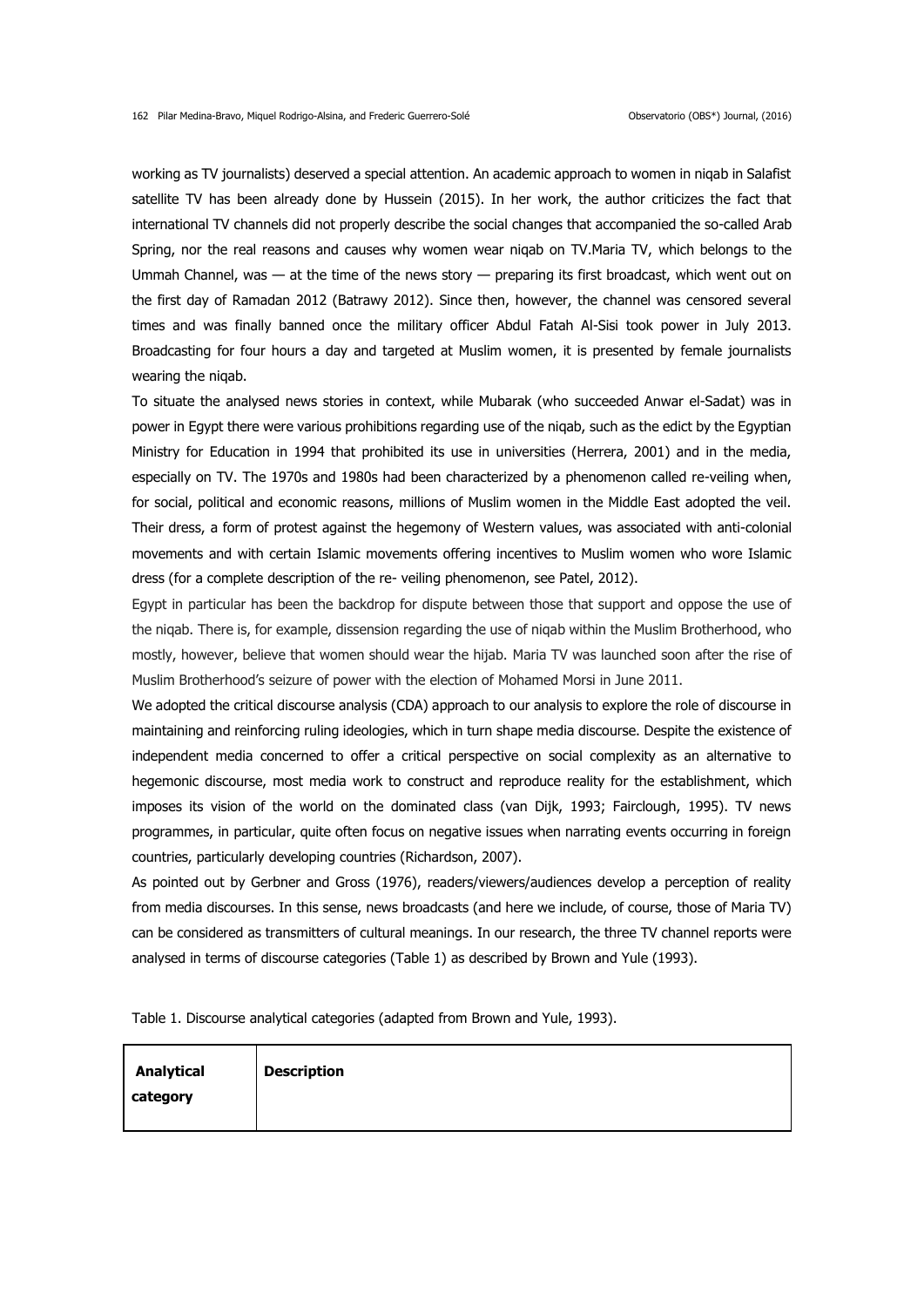| Opener            | The introduction to the news story prepares the ground for how the rest of the story<br>is expected to be interpreted. |
|-------------------|------------------------------------------------------------------------------------------------------------------------|
| Agent identity    | Of interest is the lexical level of propositions and the space/voice given to agents.                                  |
| Topic             | This refers to news story topics on the semantic level.                                                                |
| Phonetic strategy | Phonetic switches are a device used to transmit information on how the story is<br>expected to be interpreted.         |
| Duration          | How much time is given to the story may indicate greater or lesser newsworthiness.                                     |

Although many different aspects of the TV discourses could be analysed, we selected those that seemed most significant from the point of view of our research objectives.

The 'opener' is important because, as the first information received by the viewer, it defines how the news story will be covered. Throughout our analysis we will also refer to the initial images, although without offering any exhaustive analysis, as this would require a level of detail that is not necessary for the purposes of our research.

Another category of analysis is 'agent identity', referring to the protagonists of the news story and also to anyone else given a voice and therefore acquiring the category of information source. The category 'agent identity' illustrates how the subject of enunciation appears and how the story is constructed from different sources.

The third category is 'topic', which is superficially the same for all three channels. However, we are interested in both discursive strategy (van Dijk, 2009, p. 168) and local meaning (van Dijk, 2009, p. 169). Discursive strategies emphasize specific information; for example, semantic interpretation differs depending on whether information is transmitted in a headline or as a conclusion. Local meanings, particularly relevant for our study, reflect assumptions transmitted as implicit and unspoken information.

The fourth category is the particularly subtle one of 'phonetic strategy'. This aspect of enunciation contributes to the construction of meaning through emphasis and accentuation.

Finally, the 'duration' of the story is a possible indicator of the importance attached to it, as the time spent may reflect the perceived complexity of the issue.

Links for the analysed news stories and an English translation of the Telecinco news story are provided in the corresponding sections.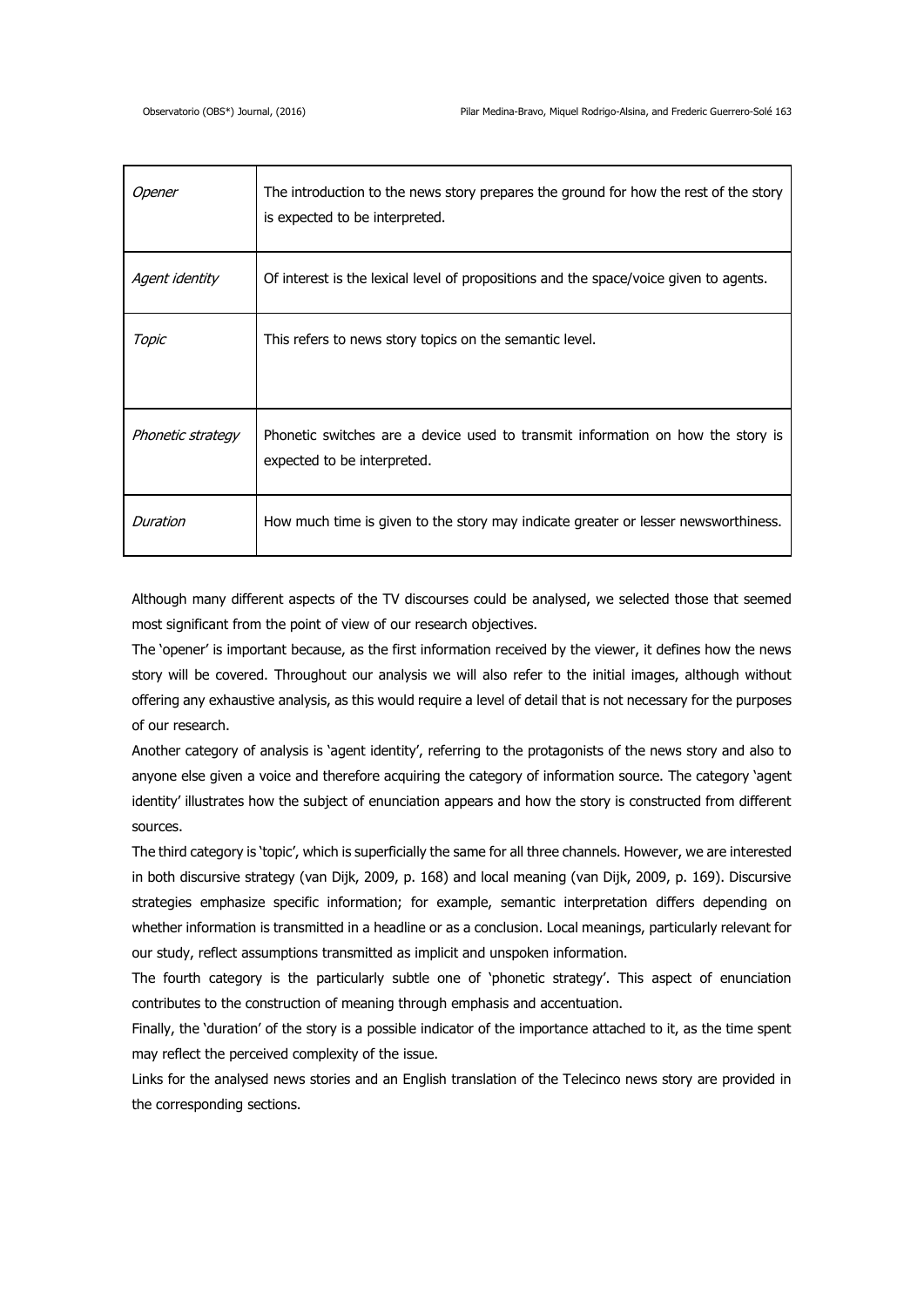# **Telecinco's approach**

Telecinco:<https://youtu.be/ViNrTN889Bw>

The text is as follows (translated from Spanish): 'Egyptians will be seeing something on television that was unthinkable during the Mubarak period. Very soon, a channel presented by fully veiled women will be broadcast. They will appear, as you can see, wearing the niqab, a garment that only permits, and just barely, the presenters' eyes to be seen. They do not consider themselves to be ultraconservative, rather as quite progressive, as tradition compels them to stay at home.'

**Opener.** The first image is of the anchorman, Pedro Piqueras, who begins narrating the news. Using the rather dramatic adjective 'unthinkable', he states that 'Egyptians will be seeing something on television that was unthinkable during the Mubarak period. [pause] Very soon ...'. Recall that Mubarak, Egypt's president until 2011, was characterized by his pro-Western politics. Hence, the news story transmits the fact that as long as the government was an ally of the West, it was 'unthinkable' that what would happen — niqab on TV — would happen, and 'very soon'. This start, the pronounced pause and the opening of the next sentence ('Very soon ....') are communicative resources intended to create expectations of something novel. This emphatic start is reinforced by intonation, which, as we will see, attaches a significance to the story that is not borne out by the level of detail or duration. This emphasis, furthermore, situates Egyptians as the active subject of the news, even though they are not mentioned again.

Agent identity. No voice is given to the protagonists of the news story, as the women in niqab featured in the news story do not speak. The only voice is that of the presenter (although a female voice can be heard in the background of the clip). The subject of the enunciation is the Spanish newsreader, who reflects the opinion of the women journalists as follows: 'They do not consider themselves to be ultraconservative, but rather as quite progressive, as tradition compels them to stay at home.' The proposition is interesting because it represents the answer to an implicit unformulated question: Are you ultraconservative? Topic. The story begins by highlighting something that would be 'unthinkable' in the Mubarak era, implying that this event was made possible by political changes in Egypt. The Spanish viewer is informed that this 'unthinkable' event is a TV channel run by 'fully veiled' women and is then told that these women are wearing the niqab. The expression 'and just barely' reinforces the significance of the niqab. The story ends by presenting an ideological dilemma regarding whether the journalists are 'ultraconservative', as indicated by the Spanish channel or, as self-defined, 'quite progressive'. They are indeed progressive because they are out of the home — but this is a rather weak argument for Spanish society in the 21st century. Thus, the discursive strategy is to inform viewers that the current government allows presenters to wear the niqab, with the conclusion transmitting the message that Egyptian women journalists are unaware that they are ultraconservative.

**Phonetic strategy.** The presenter continuously uses different types of phonetic intonation and emphatic silences. This facilitates the expected interpretation and keeps the focus on what is being said. For instance, the phrases 'fully veiled' and 'just barely' underline the 'oddness' of the women's clothing. Furthermore, the fact that the women are covered head to toe is not only highlighted lexically but also phonetically. The newsreader raises voice pitch and slows down when pronouncing these words ('fully veiled' at 00:12 and 'just barely' at 00:19). This phonetic modification, aimed at retaining attention, highlights the discourse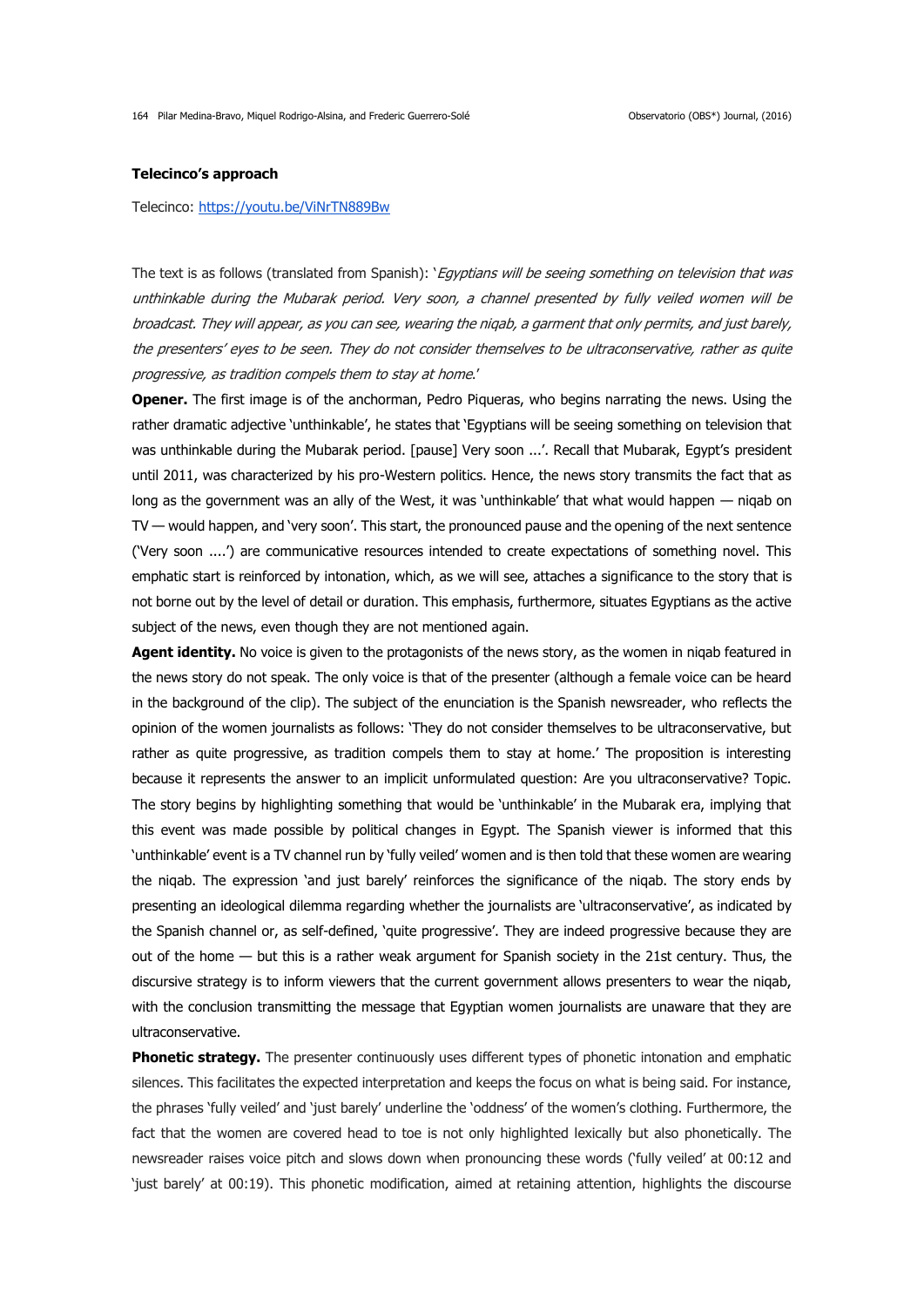elements in a similar way to underlining or italics in a written text. The Spanish journalist thus draws attention to precisely what makes the event newsworthy.

**Duration.** Telecinco devotes 32 seconds to the news. Note, however, that in those 32 seconds Maria TV is never once mentioned by name, which might make it difficult for an interested viewer to obtain further information about this news story.

#### **CNN's approach**

# CNN:<http://edition.cnn.com/2012/07/31/world/africa/egypt-veiled-tv/>

**Opener**. Since the first image is of a man speaking in Arabic to the women presenter, the opener is a translation of what this man is saying: 'Talk naturally .... as if you're talking to your sister ...'. The reporter then goes on to say: 'because on Maria TV it's all about your voice'. Particularly noteworthy is his final phrase in this introduction: 'The audience will never see her face'.

**Agent identity**. The first person to appear is a man advising the journalist to speak naturally, as if to a sister. Voice is then given to Heba Seraq-Eddin, a Maria TV director and camerawoman, to Alaa Abdullah, the channel manager, and to the latter's father, Abu Islam Abdullah, owner of Ummah Channel and introduced as 'The man behind Maria TV'. Note that male information sources open and close the story, one as the adviser and the other as the owner. Hence, this channel for women is guided and controlled by men. The journalists, however, are given a voice to explain their points of view. Ian Lee, the CNN journalist who interviews Alaa Abdullah in Arabic, is also featured. As with Telecinco, the subject of the enunciation marks his disassociation from the opinions expressed by clearly identifying the source ('she says...', 'he calls..., 'he sees ...', etc). This is a journalistic strategy of disassociation from the others' views and opinions.

**Topic**. The discursive strategy unfolds in five successive shifts. First, there is a description of the main feature of the new channel: all the women staff wear the niqab. As already noted, the local meaning is that of a TV channel for women advised by a man. Second, the TV camerawoman explains that this is the only channel where she can work, as other channels do not allow journalists to wear the niqab. Implicit here is the complaint of limited work opportunities due to wearing the niqab. However, in the third part this discrimination is neutralized in a brief interview with the channel manager (Alaa Abdullah), who situates the creation of Maria TV in the context of the Arab Spring in Egypt. Here the CNN journalist reflects on the paradox that, thanks to this new freedom, conservative Islam sectors exercise freedoms that they would deny others: 'While [Alaa] Abdullah fights for greater freedom for voices like hers, she warns of giving too much freedom to others'. Thus, a certain injustice is made patent.

In the fourth part, the owner reveals what is behind Maria TV: he blames Christianity for what he calls 'society's loose morals' and criticizes heretical democracies that allow '...women to dress immodestly, work as dancers and even be Members of Parliament. For Muslims like me, this is sheer madness'.' The final part of the discursive strategy points to the current financial situation of the channel — which so far broadcasts for just four hours daily — and future expectations. Maria TV is currently supported by donations, but it is hoped that 'someday Maria TV will be able to spread its conservative message 24 hours a day' (the last sentence before the byline). Unlike Telecinco with its exclusive focus on the niqab, the CNN discourse explores the ideology behind Maria TV while also drawing attention to the fact that it is undemocratic, anti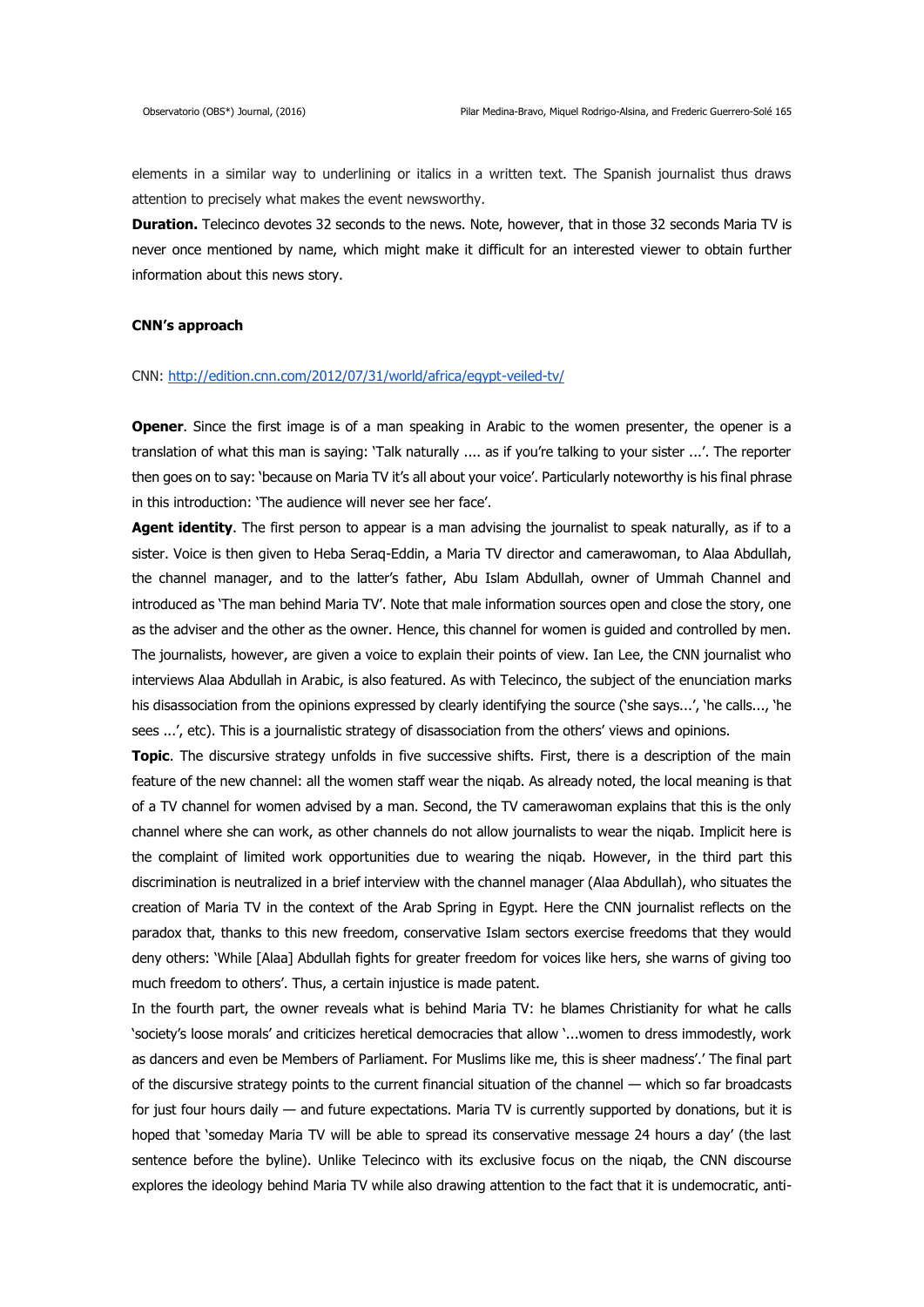liberal and unjust in not recognizing the freedoms of others. The last line of the CNN news story arguably may express fear of Islamic ideology or the possible threat of an Islamic state.

**Phonetic strategy.** Throughout the news story the reporter makes several intonation changes as a strategy to retain the viewer's attention. Also of note is how the American-English accent of the male journalist marks the identity of the subject of the enunciation.

**Duration**. CNN allowed 2:44 minutes for their news story, the longest time of all three channels (Telecinco, 32 seconds; the BBC 1:50 minutes). In TV terms, this can be considered a lengthy item — although, logically, length does not necessarily imply a more thorough approach.

# **The BBC's approach**

BBC:<http://www.bbc.com/news/world-middle-east-18932212>

**Opener**. The first image — of a fully veiled Maria TV presenter wearing dark glasses that hide her eyes is perhaps the most striking of those shown by the three channels. The story begins by highlighting her clothing using the word 'unusual' (quite a descriptive adjective): 'A presenter wearing the full Islamic veil or niqab, an unusual appearance on a TV channel'. The image, therefore, is striking, whereas the verbal statement is descriptive.

**Agent identities.** In relation to the lexicon used, the reporter and other agents use the term 'munaqqabāt', which is a colloquial way of referring to women who wear the niqab. This would imply that the average viewer should probably be familiar with this term. All attention is focused on two types of agent. First, Maria TV staff are interviewed: Heba Seraq-Eddin, a Maria TV director and camerawoman, and an unidentified female employee. Second, four Maria TV viewers are given voice: a man and a woman in favour of, and a man and a woman against, the niqab on TV (alternating those in favour and those against). Whereas Telecinco gives no voice to any protagonists and CNN only gives voice to Maria TV agents, the BBC also seeks out viewers. The BBC presenter's statement suggests an attitude that (potential) viewers of the Maria TV program also deserve a voice in its assessment.

**Topic**. The discursive strategy unfolds in four parts. First the 'unusual' nature of the journalists' clothing is highlighted, more so than the actual niqab itself. Second, as happens in the CNN report, information — the difficulties of women wearing the niqab obtaining work and the lack of media outlets in which to air their views — is provided via the protagonists. Third, a new protagonist — the potential Egyptian viewers of the programme — is introduced and given voice, which has the effect of situating the event in its real context. Also transmitted is the impression that opinions are 50% for and 50% against among both men and women. The religious origin of the channel name is explained, although the concluding words make it clear that Maria TV will have to successfully compete with other channels to survive: 'It grew out of the increasing influence of Islamists following the Arabic Spring. But Maria still has to face the flood of satellite channels filling the Arab airwaves'. Implicit in this discursive strategy is an empowerment of the viewer. Finally, interesting details regarding the local meaning of the news reinforces its informative nature, specifically when broadcasting will start ('the first day of the Muslim fasting month of Ramadan') and the origins of the name ('Maria is the name of one of the Prophet Mohammed's wives').

**Phonetic strategy.** The non-visible, anonymous female news reporter has a markedly Arabic accent. This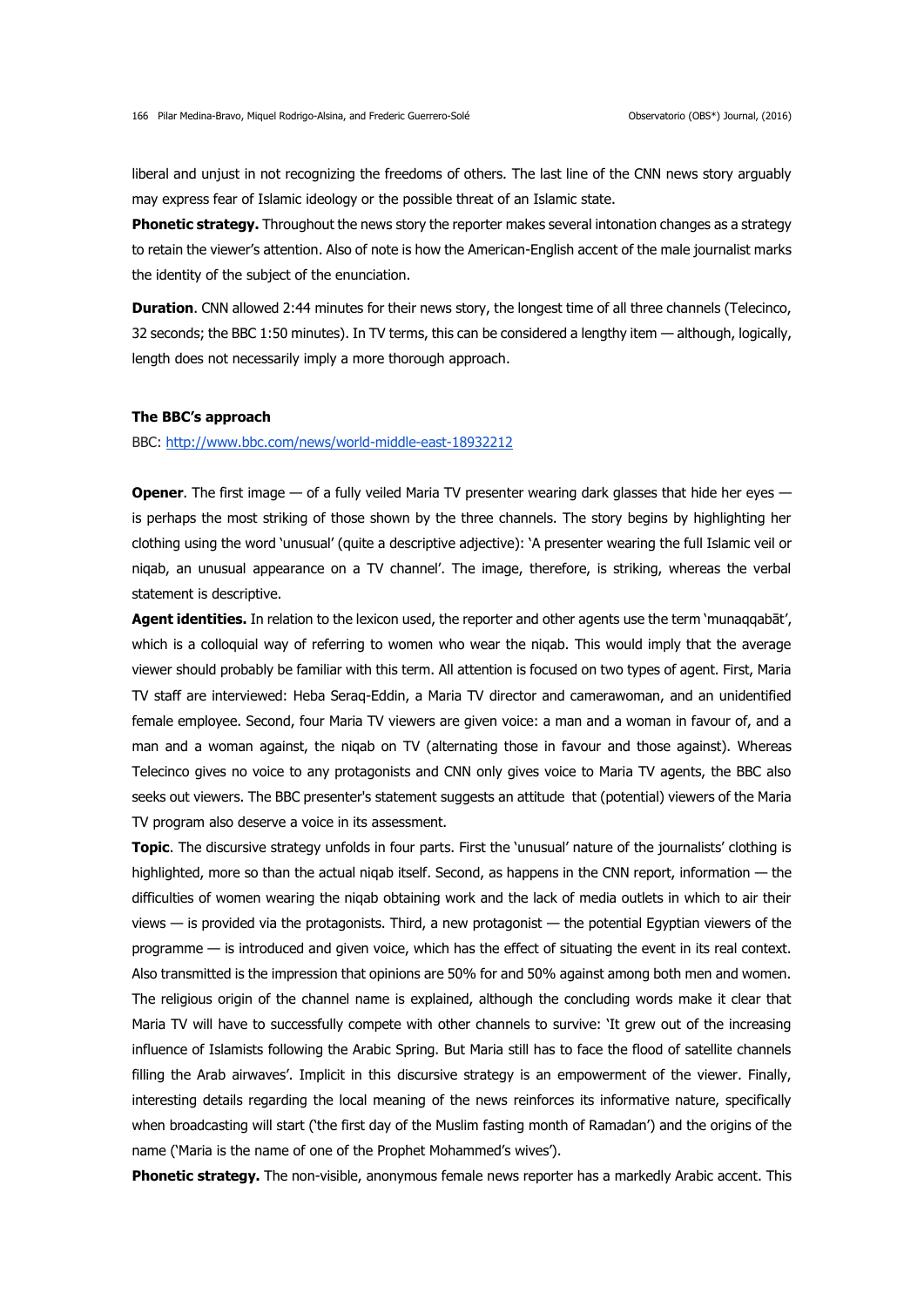reporter is, in fact, Maha El-Gamal, an Arabic journalist employed by the BBC. Even though she is not identified by name, her accent and sex are highly significant to the story.

**Duration**. The news story lasts 1:50 minutes, that is, longer than CNN and shorter than Telecinco.

# **Conclusions**

The media in general, and news stories in particular, build social reality and consequently contribute to the construction of identities, both the producing culture's own and that of "the other" represented (Castelló, 2008; Sampedro, 2003; Ebrahimi and Salaverría, 2015). The three approaches to the Maria TV news story — by Telecinco, CNN and the BBC — relate the new facts to the 'Arab spring' and regime change in Egypt. All three programs, albeit in different ways, construct a post-Mubarak Egyptian identity in which women wearing the niqab stand as a prominent symbol of women's submission to men in a context of fundamentalism and, more generally, as a dominant representation of a culture that is interpreted, in the Western imagination, as backward and primitive.

That the focus of the news stories is on women journalists exercising their profession wearing the niqab also serves as a warning (Ashfar, 2013; Murtuja, 2005; Sen, 2007) regarding the risks of representing a Muslim world — as characterized by immobility and a focus on a religious tradition — in opposition to a secular and free West. The Western news reading is, thus, eminently political, but also negative: the change in regime to one no longer an ally of the West is described in terms of attributes that further accentuate differences with Western values. Our systematic critical discourse analysis throws light on three different approaches, varying in depth, to reporting the same fact.

The report by Telecinco, which seems to be approached from a gender perspective, transmits the perception that Muslim women are blissfully ignorant of their oppression by an ultraconservative religion. The phonetic strategies of the news presenter, the stereotyping of women who, moreover, are not given a voice (Torres, 2009) and the fact that the women are not presented as journalists all would indicate that the Telecinco report, in the guise of a defence of women's rights, is nothing less than an exercise realizing 'patronizing Western patriarchy' (Coene and Longman, 2008), as widely denounced by leading Muslim feminists (Hussein, 2015).

The CNN news report focuses on the 'paradoxical' situation of the journalists: they are occupationally discriminated against by their religion but, thanks to Maria TV, they can exercise their profession. The fact that the women are given a voice could potentially serve as the basis for an analysis of the complexity of the motivations of an Egyptian Muslim woman journalist wearing the niqab. However, the true focus of the CNN report soon becomes clear: Maria TV is yet another way in which radical Islam seeks to combat what is viewed as the moral decay of Western societies. Once again, the Muslim woman is not the subject but the object (Abu-Lughod, 2002; Doyle, 2011; Hoodfar, 2003) of the declared battle between West and East. Finally, the BBC report — in what we would consider to be a more in-depth approach — points to a more complex debate. Reporting from the location of the news, it not only gives voice to one of the women journalists, but also to Egyptian people in the street, thereby transmitting local opinions both in favour of and against Maria TV. The fact of giving voice to four Egyptian people would seem to be a strategy designed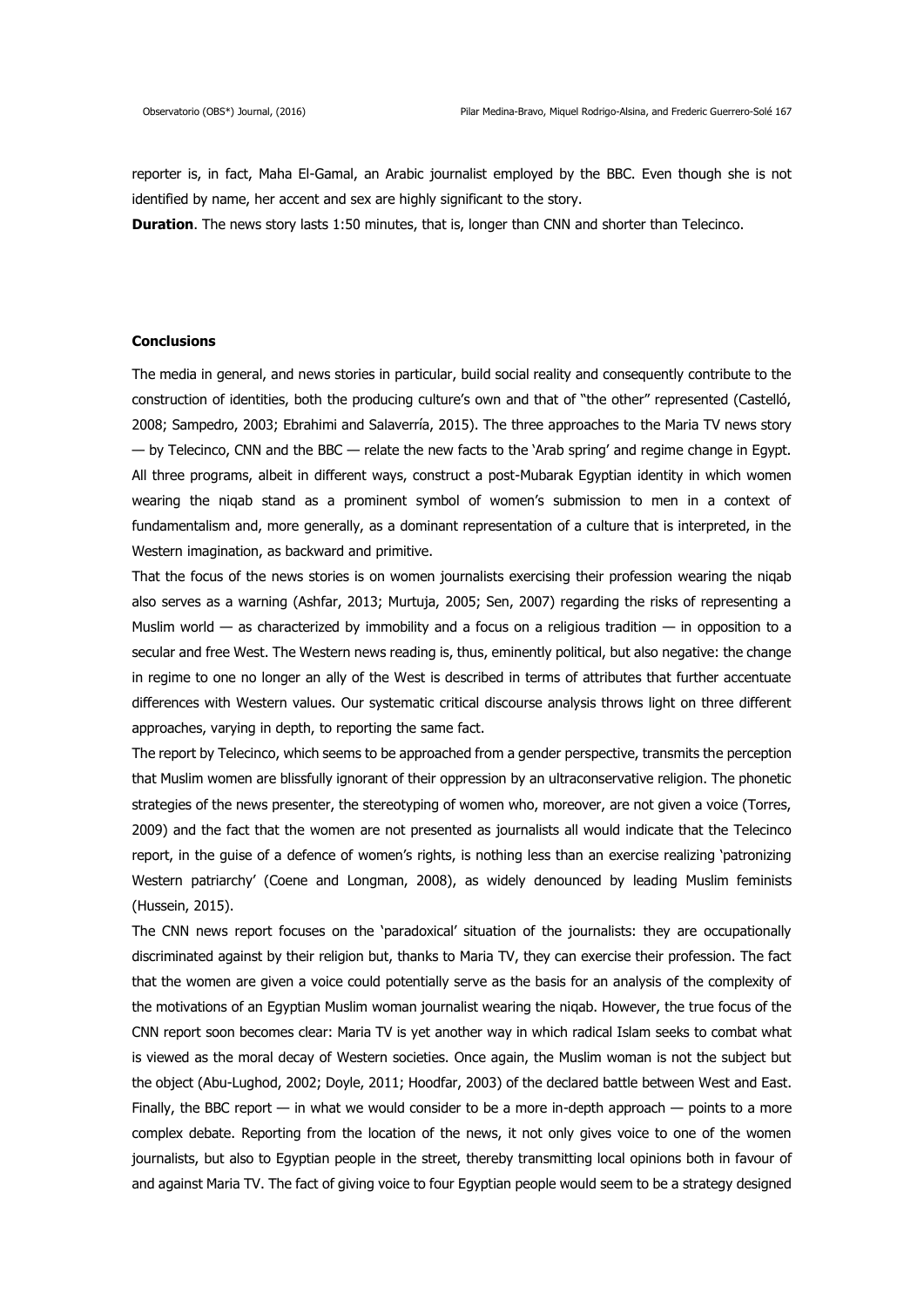to avoid a 'Westernized' focus. The question arises whether the BBC could have produced a journalistic report had the the owner of Maria TV been interviewed (as was done by CNN). That said, what seems more significant is how the British channel zooms in on a reflection on the existence and possible continuity of Maria TV. Thus, the BBC — unlike Telecinco with its rather patronizing and patriarchal Western viewpoint and CNN with its vision of a religious crusade — leads its viewers to a consideration of the globalization of business: Maria TV is a product like any other whose future will depend on the laws of supply and demand governing global capitalism.

News stories tend to build conclusive narratives that try to depict a reality understandable to viewers. The narrative itself seeks to establish the significance of the phenomenon. However, the social sciences are becoming increasingly aware of the risks involved in simplified explanations of complex phenomena. As Morin (1997: 143) points out [our translation]: "Simplification is necessary but must be relativized". He goes on as follows: "I accept conscious reduction of what is reduction, not the arrogant reduction that believes it possesses the simple truth behind the apparent multiplicity and complexity of things." Complex thinking is essential to a better understanding of other cultures because complex thinking enables us to accept different truths even if they are contradictory.

As a final consideration, our analysis of three Western TV channel reports (by Telecinco, CNN and the BBC) of the same event — the Egyptian Maria TV as a channel run by Muslim women journalists wearing the niqab — can be understood as an exercise that provokes critical reflection not only on religion, gender and the complex intersection between East and West, but also on journalistic responsibility and the risks of Manichaeism.

# **Notes**

1. The word hijab comes from the Arabic word hajaba, meaning 'hide' or to 'conceal'. Sometimes referred to as 'veiling', nowadays the hijab refers generally to the modesty or demureness of veiled Muslim women. In a narrow sense, it is also the name for the scarf that Muslim women wear on their heads. The niqab is a veil covering the face (except the eyes), which some Muslim women wear as an elegant form of the hijab. It is particularly popular in the Middle East, but is also used in North Africa, Southeast Asia and the Indian subcontinent. The burqa, often called the full or Afghan burka, is a garment that entirely covers the body and face.

#### **Bibliographical references**

Abu-Lughod, L. (2002). Do Muslim women really need saving? Anthropological reflections on cultural relativism and its others. American Anthropologist, 104. 783-790.

Abu-Lughod, L. (2013). Do Muslim women need saving? Cambridge: Harvard University Press.

Afshar, H. (2013). The politics of fear: what does it mean to those who are otherized and feared. *Ethnic and* Racial Studies, 36, 9-27.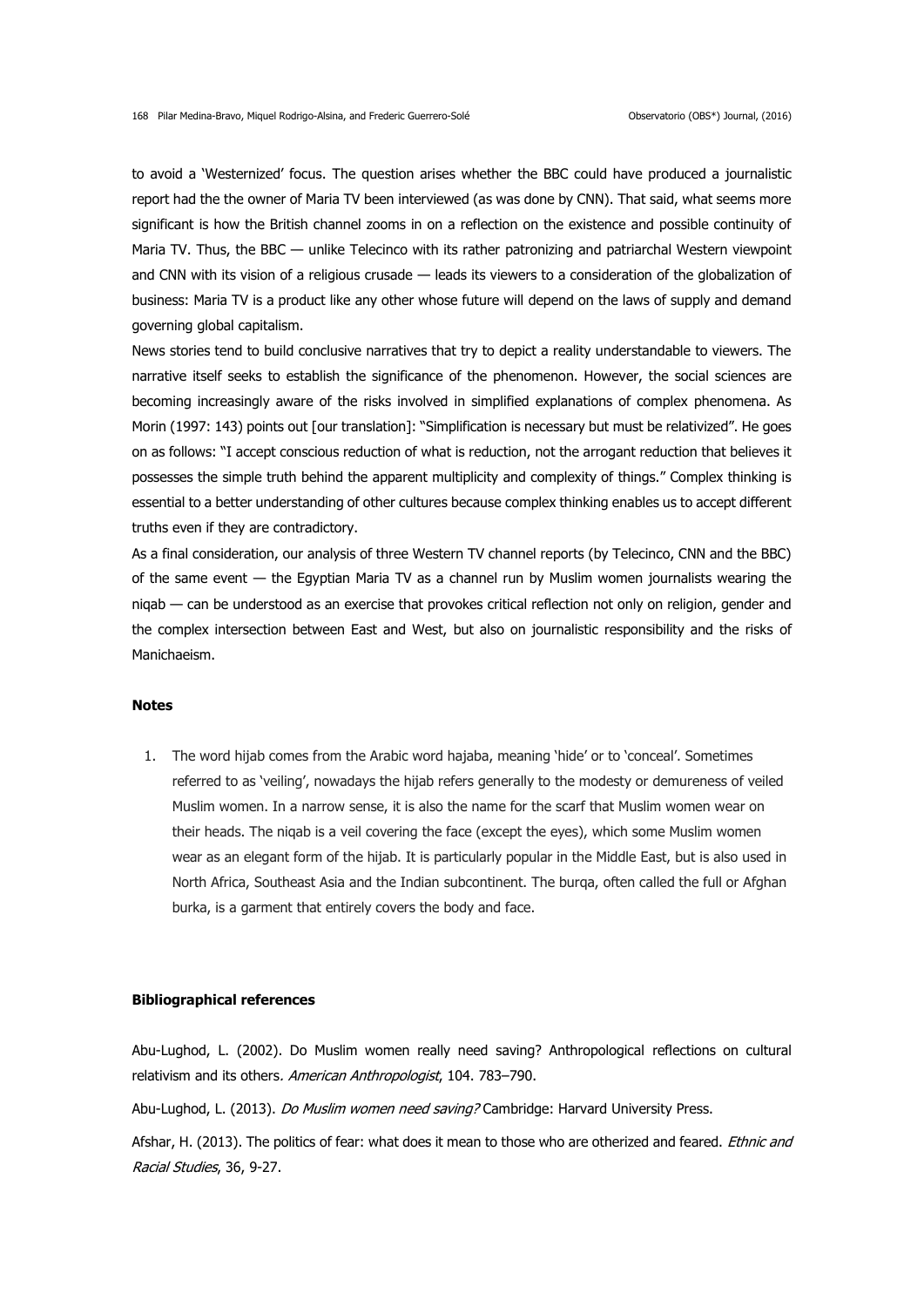Ali, W. (2003). Muslim Women: Between Cliché and Reality. Diogenes, 50, 77-87.

Batrawy, A. (2012). Islamic TV: Egyptian Channel, Mariya TV, Caters To Fully Veiled Women. The Huffington Post 24 July 2012. Available from:

[https://docs.google.com/a/upf.edu/document/d/1eGCKDXlhfMgBdOlL4qHVyw57W-](https://docs.google.com/a/upf.edu/document/d/1eGCKDXlhfMgBdOlL4qHVyw57W-BkG07Do220mucaMJw/edit)[BkG07Do220mucaMJw/edit](https://docs.google.com/a/upf.edu/document/d/1eGCKDXlhfMgBdOlL4qHVyw57W-BkG07Do220mucaMJw/edit) [Accessed 7 April 2015].

BBC (2012). Egypt's Mariyah TV: Channel staffed by women in niqabs. BBC.co.uk, 2 August 2012. Available from<http://www.bbc.co.uk/news/world-middle-east-19099016>[Accessed 7 September 2015].

Blair, D. (2012). Middle-East clashes demonstrate vast gulf between Western and Muslim worlds, The Telegraph 16 September 2012. Available from:

<http://www.telegraph.co.uk/news/worldnews/middleeast/9547069/html>[Accessed 7 September 2015].

Brown, G. and Yule, G. (1983). Discourse Analysis. Cambridge: Cambridge University Press.

Bying, M.D. (2010). Symbolically Muslim: Media, Hijab, and the West. Critical Sociology, 36, 109-129.

Casmir, F.L. (1993). Third-Culture Buildings: A Paradigm Shift for International and Intercultural Communication. London: Sage.

Castelló, E. (2008). Identidades mediáticas. Introducción a las teorías, métodos y casos. Barcelona: UOCpress.

Coene, G. and Longman, Ch. (2008). Gendering the diversification of diversity. *Ethnicities*, 8, 302-321.

Contractor, S. (2012). Metaphors. Muslim women and 'the media'. In: S. Contractor (eds.), Muslim Women in Britain. De-mystifying the Muslimah. New York: Routledge, 107-117.

Doyle, N. J. (2011). Lessons from France: popularist anxiety and veiled fears of Islam. Islam and Christian-Muslim Relations, 22, 475-489.

Dwyer, C. (2000). Negotiating Diasporic Identities: Young British South Asian Muslim Women. Women's Studies International Forum, 23, 475-486.

Ebrahimi, M. and Salaverría, R. (2015). Virtual identities of Muslim women: A case study of Iranian Facebook users. Observatorio, 9(1), 159-170.

Fairclough, N. (1995). Critical Discourse Analysis: Papers in the Critical Study of Language. New York: Longman.

Guerrero-Solé, F., Besalú, R. and López-González, H. (2014). Save me, save them! Trash talk shows and the third-person effect. Communications, 39(2), 193-214.

Herrera, L. (2001). Downveiling - gender and the contest over culture in Cairo. Middle East Report, 219, 16–19.

Hoodfar, H. (2003). More than clothing: Veiling as an adaptive strategy. In: S.Alvi, H. Hoodfar, and Sh. McDonough (eds.), The Muslim veil in North America: Issues and debates. Toronto: Women's Press.

Huertas, A. and Martínez, Y. (2013). Maghrebi Women in Spain: Family Roles and Media Consumption. Observatorio (OBS\*) Journal, Special issue: Introducing Media, Technology and the Migrant Family: Media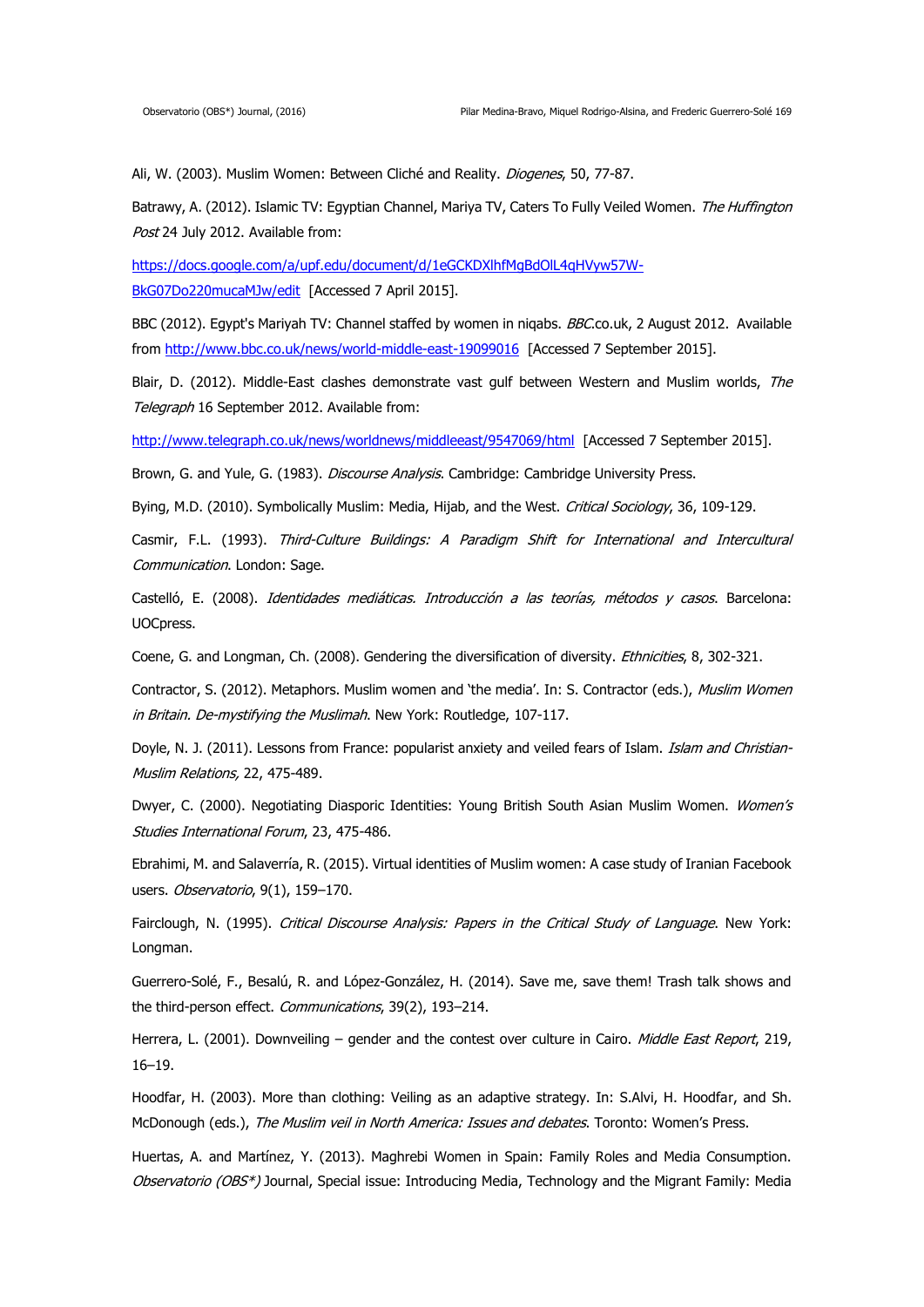Uses, Appropriations and Articulations in a Culturally Diverse Europe. Transforming Audiences, Transforming societies, 111-127.

Kleber, V. (2012). Fully veiled and on air Deutsche. Welle 21 August 2012. Available from: <http://dw.de/p/15tO1>[Accessed 7 September 2015].

MacDonald, M. (2006). Muslim women and the veil. Feminist Media Studies, 6, 7-23.

Martin Muñoz, G. (2010). The Arab world's silent feminist revolution, Project Syndicate 9 December. Available from:

<http://www.project-syndicate.org/commentary/the-arab-world-s-silent-feminist-revolution>

[Accessed 7 September 2015].

Moore, K., Mason, P. and Lewis, J. (2008). *Images of Islam in UK: the representations of British Muslims in* the national print news media 2000-2008. Report. Cardiff: School of Journalism, Media and Cultural Studies.

Morin, E. (1997). Introducción al pensamiento complejo. Barcelona: Gedisa.

Murtuja, B. (2005). The Colour of Islamophobia. Kanchanaburi: Drum Publications.

Nash, M. and Marre, D. (2001). *Multiculturalismo y género. Un estudio interdisciplinar.* Barcelona: Bellaterra.

Nawar, I. (2008). La representación de las mujeres en los medios de comunicación occidentales y árabes: observaciones generales. Available from:

[http://www.iemed.org/publicacions/quaderns/8/q8\\_270.pdf](http://www.iemed.org/publicacions/quaderns/8/q8_270.pdf) [Accessed 7 September 2015].

Nussbaum, M. (2013). La nueva intolerancia religiosa. Cómo superar la política del miedo en una época de inseguridad. Barcelona: Paidós.

Patel, D.S. (2012). Concealing to reveal: The informational role of Islamic dress. Rationality and Society, 24, 295–323.

Rasmussen, S.J. (2013). Re-casting the veil: Situated meanings of covering. Culture & Psychology, 19, 237-258.

Read, J. G. (2003). The Sources of Gender Role Attitudes among Christian and Muslim Arab-American Women. Sociology of Religion, 64, 207-222.

Richardson, J. E. (2007). Analysing Newspapers: An Approach from Critical Discourse Analysis. New York: Palgrave MacMillan.

Rodrigo-Alsina, Miquel and Medina-Bravo, Pilar (2016). A reflection on identities, culture models and power. Journal of Intercultural Communication, 40. <http://www.immi.se/intercultural/>

Rodrigo-Alsina, Miquel and Medina Bravo, Pilar (2013). Identidad monolítica e identificaciones plurales: del paradigma monocultural al transcultural. In: E. Soriano Ayala (ed.), Interculturalidad y Neocomunicación. Madrid: Editorial La Muralla, Colección Aula Abierta, pp.63-87.

Runnymede Trust (1997). *Islamophobia: A Challenge for Us All.* Report of the Runnymede Trust Commission on British Muslims and Islamophobia (accessed 7 April 2015).